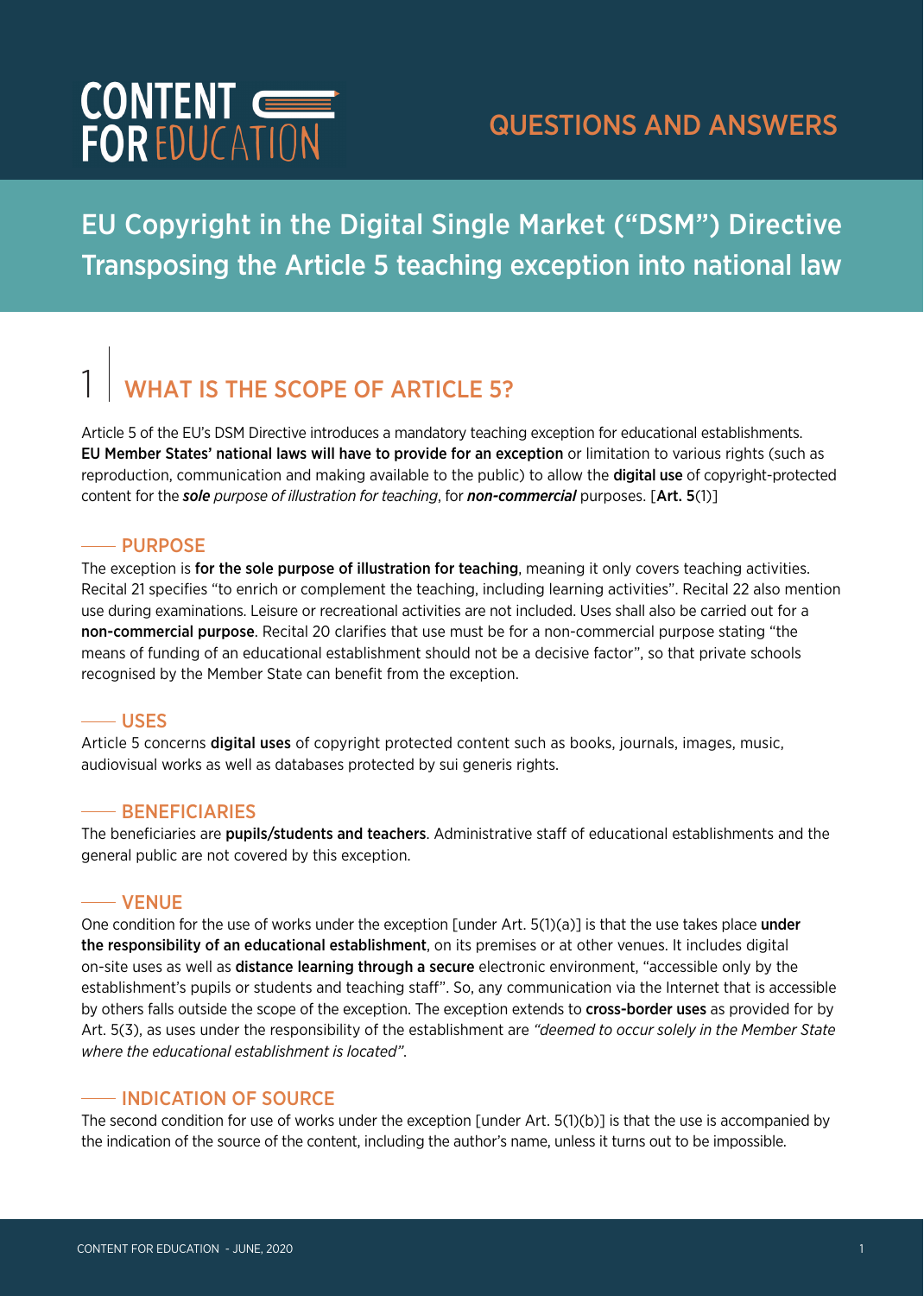Two further optional provisions are provided for by the Directive to help ensure a balanced exception to copyright:

Member States may provide that the exception or limitation under Article 5(1) *does not apply or does not apply for specific uses or types of works or other subject matter, such as material primarily intended for the educational market or sheet music, to the extent that suitable licences authorising the acts* foreseen in Art. 5(1) and *covering the needs and specificities of educational establishments are easily available on the market.* Where Member States take this approach, they must take *necessary measures* to ensure that those licences are available *and visible in an appropriate manner for educational establishments.* [Art. 5(2)]

This provision, importantly, recognises the situation in many EU countries where successful educational licensing schemes are already in place, covering uses under the exception (and more), which benefit teachers and students, as well ensuring remuneration for authors and publishers when their works are reproduced (e.g., copied, scanned or up/downloaded). Crucially, it keeps open the possibility for EU Member States to allow for educational licensing schemes to continue or be introduced where none currently exist.

 $-$  Under Art. 5(4), Member States may provide for fair compensation for rightsholders for the use of their works under Art. 5(1). This importantly allows for the possibility for authors to receive remuneration for uses of their works, as well as publishers for their investment.

### 2 WHAT IS THE RELATIONSHIP BETWEEN THE EXCEPTION FOR ILLUSTRATION FOR TEACHING UNDER ART. 5(3)(a) OF DIRECTIVE 2001/29 (THE "INFOSOC DIRECTIVE) AND THE EXCEPTION FOR ILLUSTRATION FOR TEACHING UNDER ART. 5 OF THE DSM DIRECTIVE?

Before the DSM Directive was adopted, the InfoSoc Directive already provided for an exception for the sole purpose of illustration for teaching, but it was not mandatory for Member States to implement it. The DSM Directive (Recital 19) explains that the Article 5 exception was introduced as it is unclear whether the InfoSoc exception applies to digital uses, especially distance learning and across borders.

The Article 5 illustration for teaching exception is therefore narrower than the InfoSoc exception, as it applies only to digital uses but, unlike the InfoSoc exception, it is mandatory to improve legal certainty. It doesn't replace the InfoSoc exception but complements it specifically in relation to digital uses.

Recital 23 emphasises that a number of Member States have developed arrangements (exceptions or licensing) based on the InfoSoc Directive, pertaining to digital uses or otherwise. All those schemes are still valid. Member States are encouraged to "build on the existing arrangements concluded at national level".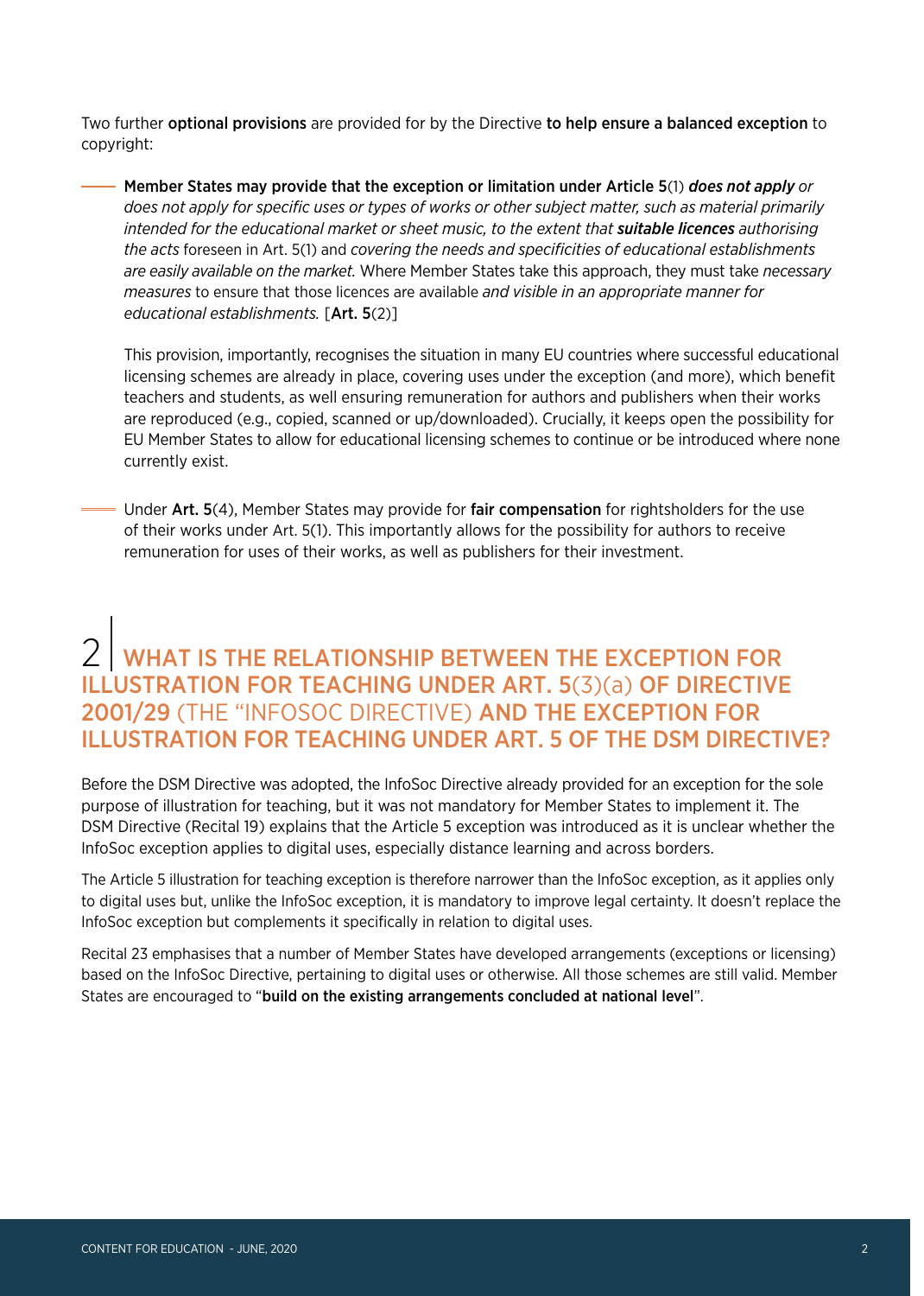### ARE THERE LIMITATIONS TO THE DIGITAL USES AUTHORISED UNDER THE EXCEPTION?

The DSM Directive (under Recital 21) provides guidance, explaining that "*for the sole purposes of illustration for teaching*" should be understood as covering "*digital uses of works or other subject matter to support, enrich or complement the teaching, including learning activities."* It further clarifies: *"In most cases, the concept of illustration would, therefore, imply the use only of parts or extracts of works, which should not substitute for the purchase of materials primarily intended for the educational market.*"

So, it is clear that the intention is to enrich courses with extracts of various publications and not to replace the purchase of a book or other publication. The concern is that without clear boundaries this could lead to damaging practices. It is vital that EU Member States set objective criteria and limits when transposing the Directive into national law. In fact, the great majority, prior to the adoption of the DSM Directive, already limited reproduction of written works for education to "extracts" or "short extracts" either in law or under licences.

Member States should also bear in mind that under EU and international law, including the Berne Convention Art. 9(2), exceptions and limitations should only be applied in certain special cases which do not conflict with a normal exploitation of the work or other subject matter and do not unreasonably prejudice the legitimate interests of the rightholder (known as the "three-step test").

Recital 21 clarifies that "*Member States should remain free to specify, for the different types of works or other subject matter, in a balanced manner, the proportion of a work or other subject matter that can be used for the sole purpose of illustration for teaching.*" Limits might therefore be applied differently to different categories of works (e.g., written works, audiovisual, music).

## WHEN WILL THE "LICENCE OVERRIDE" MECHANISM APPLY?

Article 5(2) states that "*Member States may provide that the exception or limitation adopted pursuant to paragraph 1 does not apply or does not apply as regards specific uses or types of works or other subject matter, such as material that is primarily intended for the educational market or sheet music, to the extent that suitable licences authorising the acts referred to in paragraph 1 of this Article and covering the needs and specificities of educational establishments are easily available on the market*". As this provision is optional, Member States must clearly specify in their national law transposing the DSM Directive the principle of prevalence of licences and if it is general or specific to certain uses.

Member States must also ensure that the licences authorising the acts referred to in Art. 5(1) are "available and visible in an appropriate manner for educational establishments".

Licences will then prevail if they authorise at least the same uses as those allowed under Art. 5 (digital uses of works for the sole purpose of illustration for teaching).

It is also possible for a licence to partially cover the uses allowed under the exception, for example limiting it to specific types of works such as "material primarily intended for the educational market or sheet music", as referred to under Art. 5(2).

Different kind of licences, issued either by rightholders or by collective management organisations, which have developed collective licensing schemes across Europe, can prevail as long as they cover the educational establishment's "needs and specificities" and are "easily available on the market".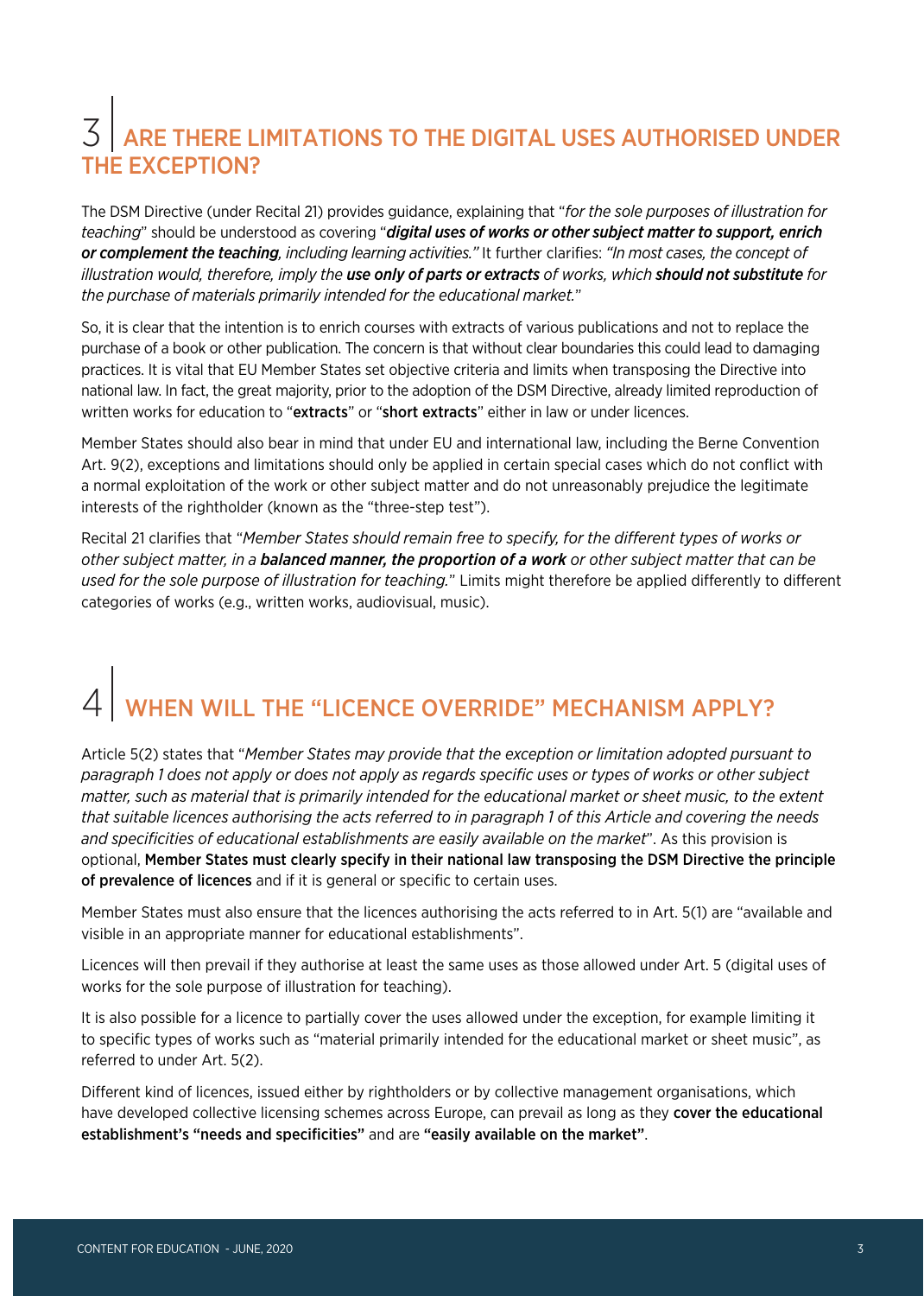## $\overline{5}$  DO LICENCES REALLY PROVIDE LEGAL CERTAINTY FOR THE USER?

Yes. Assuming there is legislation in place permitting the prevalence of licences, licences will only apply when they cover the digital uses as described in Art. 5(1).

Recital 23 of the DSM Directive also clarifies that "where the licences cover only partially the uses allowed under the exception or limitation, all the other uses remain subject to the exception…". So, there is no grey area for the user.

One advantage of licences is that they are negotiated with users to respond to their specific needs and can easily be adapted as those needs evolve, as they are regularly renegotiated. Licences can – and often do - allow more than what is in the exception. Digital uses, for example, were being included in collective licences long before the DSM Directive was agreed.

Licences also provide **more clarity** as regards what is allowed and under which conditions, as the licensing agreement clearly defines this.

When a licence is managed by a collective management organisation (referred to as Reproduction Rights Organisations ("RROs") in the text and image field), permitted uses are clearly communicated to establishments and teachers, so there is no need for them to make a legal analysis of their national law.

In addition, where collective licensing is used, the educational establishment will have the benefit (as well as the legal certainty) of getting the authorisation for at least the same uses as provided by the law through a convenient "one-stop shop" covering a whole repertoire. Voluntary collective licensing schemes usually represent most of their national repertoire (i.e., the works of the mandating rightholders, including those represented through bilateral agreements with other RROs), with extended collective licensing and compulsory collective licensing schemes further extending this representation to non-mandating rightholders.

## SHOULD MEMBER STATES PROVIDE FOR "FAIR COMPENSATION" FOR RIGHTHOLDERS WHERE THE ART. 5 EXCEPTION IS APPLIED?

Art. 5(4) states that "*Member States may provide for fair compensation for rightholders for the use of their works*". When transposing the DSM Directive into their national laws, EU Member States will therefore have to decide whether or not to include a provision allowing rightholders to be compensated whenever their works are used under the exception.

The compensation is essential for maintaining diversified and quality educational content and ensuring a balanced approach where an exception is applied. It allows authors and publishers to continue creating and investing in new works, which is vital for our democratic societies.

Many Member States already (before the adoption of the DSM Directive) recognise the importance of rightholders being remunerated when their works are used or copied and have made provision for this in their national laws e.g., when implementing the optional illustration for teaching exception under the InfoSoc Directive, which also included the possibility for fair compensation under the exception (Recitals 35 and 36). This recognition also explains why there continues to be the possibility for Member States to provide for fair compensation for rightholders under Art. 5 of the DSM Directive.

The inclusion of a provision for compensation also helps to ensure compliance with the "three-step test" (while a broad, unremunerated exception would be seen as prejudicing the legitimate interests of rightholders).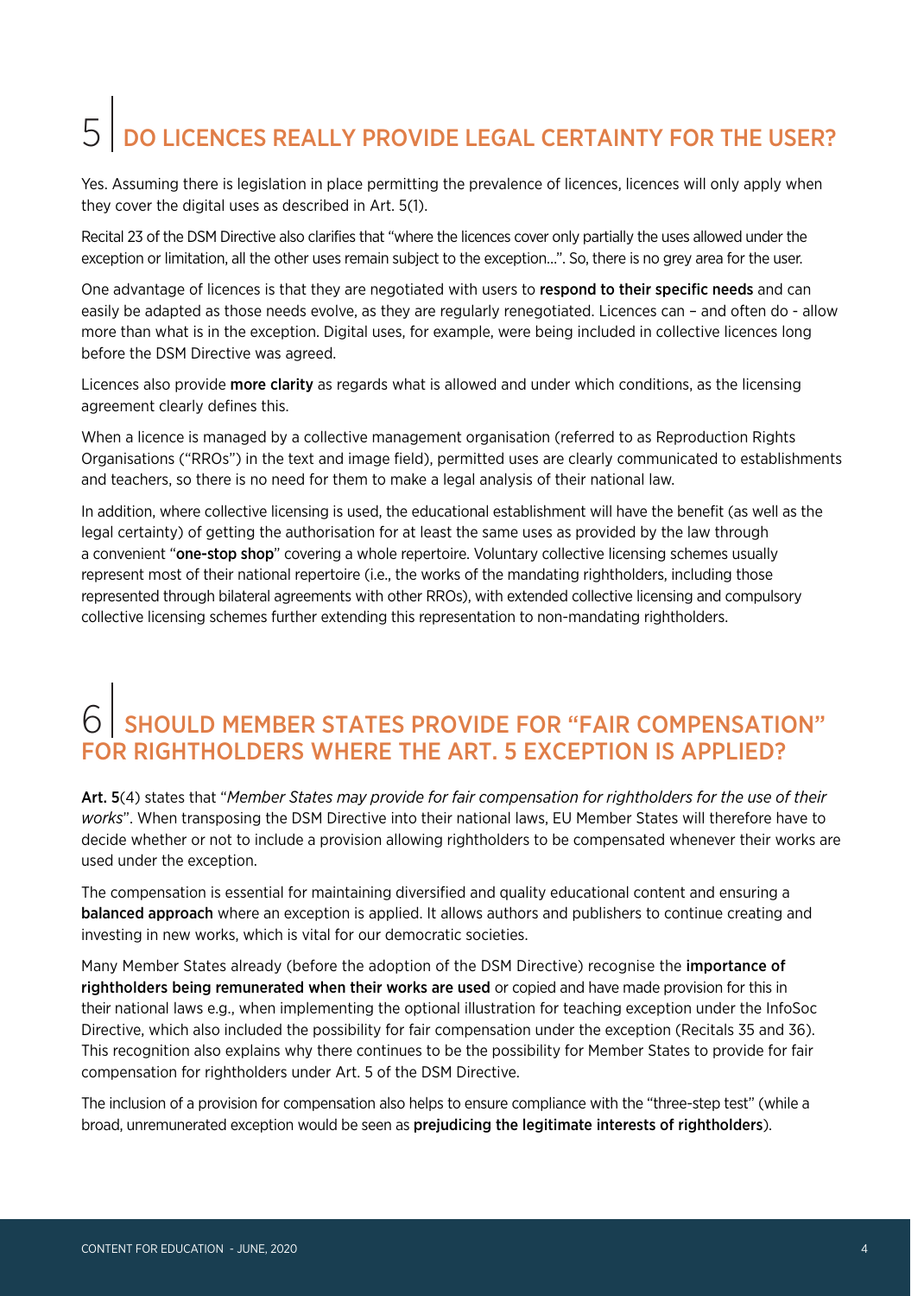# WHAT DOES "FAIR COMPENSATION" MEAN?

Although Member States are given the flexibility to decide, Recital 24 of the DSM Directive provides some guidance. It states that in setting the level of fair compensation, Member States should take into consideration "the harm to rightsholders" and "Member States' educational objectives".

Recital 24 also encourages the use of "systems that do not create an administrative burden for educational establishments" in order to reach a balance between rightholders and users.

Member States can choose different approaches as regards how the compensation is set (e.g., as an annual fee per student or lump sum). They can rely on RROs to provide an easy solution for both users and rightholders when administering the collection and distribution of the compensation.

# HOW DOES THE CROSS-BORDER EFFECT APPLY?

Under Article 5.3, "the use of works (…) shall be deemed to occur solely in the Member State where the educational establishment is established". This means that any digital uses for illustration for teaching made by a teacher or student under the responsibility of an establishment are deemed to occur on the territory of the establishment, even if the use actually happens outside of that territory, within the EU.

The Directive therefore creates a "legal fiction" to facilitate cross-border uses and "ensure that educational establishments benefit from full legal certainty when using works or other subject matter in digital teaching activities, including online and across borders" (Recital 19).

What this means is that the Directive ensures that there is a cross-border effect, whether the use is authorised under an exception or a licence. There must be compliance with the relevant "provisions of national law" implementing Article 5, in this regard.

Although contractual-based cross-border licensing solutions were already available prior to the adoption of the Directive, the new rules mean that this cross-border effect will now be automatic for licensing solutions. Member States will have to provide for this legal fiction when transposing Article 5.

## $\overline{9}$  WHY IS THE TRANSPOSITION OF ARTICLE 5 A PARTICULAR CONCERN FOR AUTHORS AND PUBLISHERS?

Article 5 strongly impacts authors and publishers, because written materials, and among them educational materials, are the resources most frequently copied<sup>1</sup> by teachers and pupils under licences provided by RROs.

Article 5 leaves significant flexibility for EU Member States to decide how to transpose the rules into national legislation. The choices that Member States make will have a significant impact on authors and publishers whose works are copied and will be a deciding factor in many cases as to whether an author is able to continue make a living from writing or a publisher to invest in new publications.

Depending on how Member States choose to transpose different aspects of Article 5 (such as the definition of "illustration for teaching", as explained above), the outcomes for rightholders could be very different.

A Member State could, for example, decide to allow licensing solutions for secondary uses of works to prevail in all or specific cases thereby ensuring remuneration for authors and publishers. A Member State might on the other

<sup>1</sup>For example, in Denmark 500 million school book pages are copied each year and in France the equivalent of 2 million books.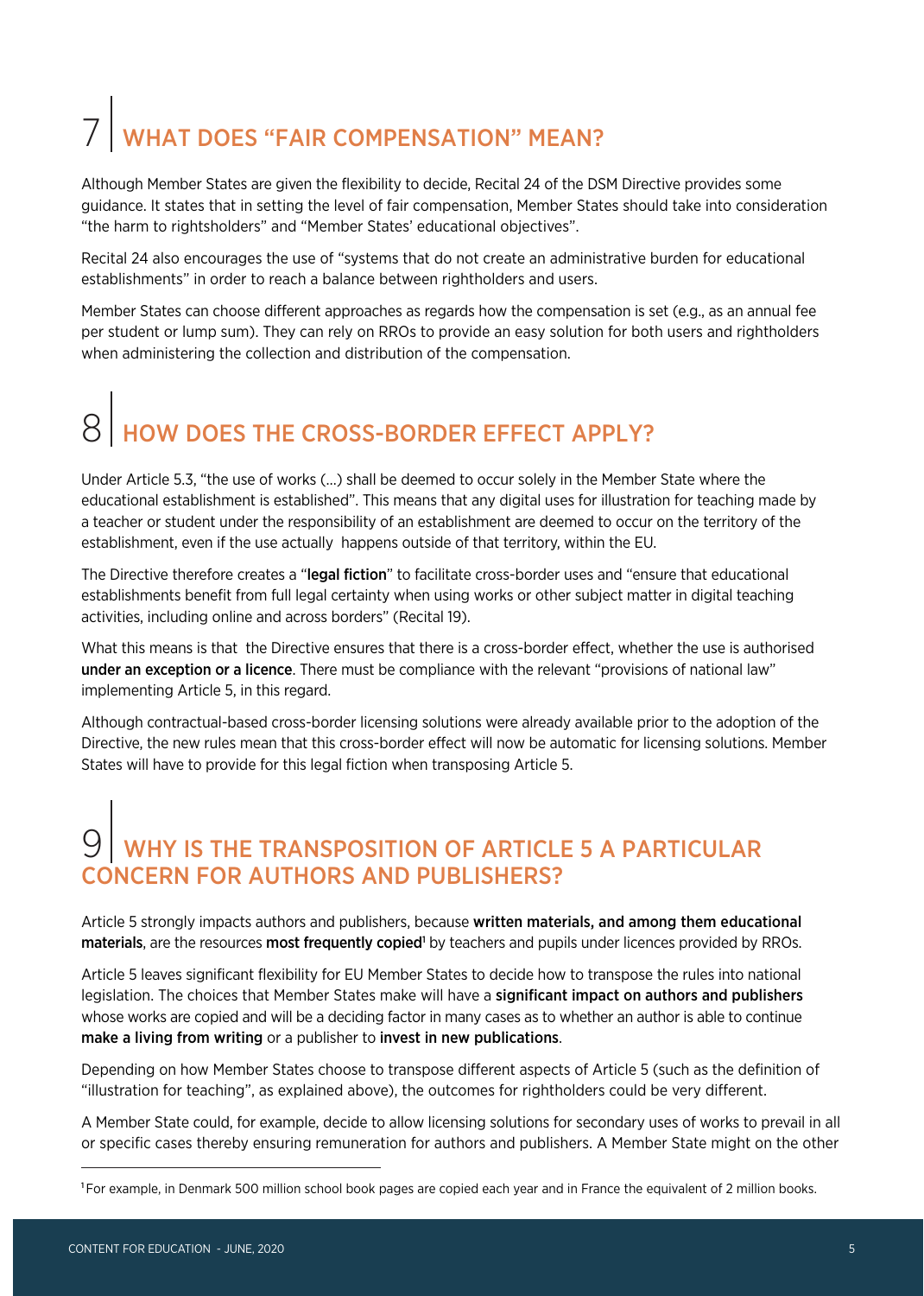hand decide to apply the exception, with no 'licence override', but include a provision for compensation for rightholders to ensure that authors and publishers will receive some payment for the digital use of their works.

Alternatively, a Member State could decide that licences will not prevail over the exception and there will be no provision for compensation under the exception. In this case, authors and publishers will have no possibility to be remunerated when their works are copied.

The payments received from secondary uses or works are a component of the income that creators live on. By way of illustration, one study in the UK found that 25% of authors receive more than 60% of their income from secondary uses. Payments for secondary uses also provide necessary revenue for a lot of small and medium-sized publishers, which is the great majority (99.4% of European companies active in the book sector are SMEs).

So, no revenue from secondary uses would be devastating for authors and publishers. With over half a million people working only in the book publishing industry in Europe, it is clear that the effects of an uncompensated exception will be far-reaching when also taking into account other text and image businesses (newspapers, periodicals etc.).

## 10 WHY WOULD A BROAD, UNREMUNERATED EXCEPTION BE BAD FOR TEACHERS AND PUPILS?

Teachers have the delicate task of using their pedagogical skills to build courses and educate our children. It is crucial that they can rely on a variety of quality, validated expert content. Teachers (who are also sometimes authors) recognise that the authors of the books, textbooks or journals they use have produced valuable works and that remuneration for uses of those works allows for the continued production of quality content, while allowing publishers to offer diverse, reliable resources for national curricula.

If the transposition of Article 5 opens the door to extensive, unremunerated digital uses this will negatively impact the creation of new educational material.

It is in society's interest that the creative sector is sustainable and can continue to innovate and invest in quality materials. This will help increase access to knowledge and promote cultural diversity across Europe, as well as increasing jobs and growth.

# 11 HOW CAN COLLECTIVE LICENSING HELP?

RROs organise the collective licensing of reproduction rights on behalf of authors and publishers when it is impracticable for them to act individually. RROs collect and distribute to authors and publishers the royalties due for uses of their works<sup>2</sup>.

These collective management systems - long-established in most EU Member States - have provided flexible solutions and legal certainty for users, including across borders, in adapting to new digital uses in education for over fifteen years.

Collective licensing has been expanding across Europe and 38 RROs are now established providing licences in all but one EU Member State (Malta). Most of them, including developing RROs, are developing solutions for the licensing of digital uses.

National laws transposing the DSM Directive should leave open the possibility for authors, publishers and educational establishments to be able to benefit from innovative licensing solutions and not completely close off that possibility.

<sup>&</sup>lt;sup>2</sup> In 2018, RROs collected and distributed about 1 billion euros to rightsholders worldwide.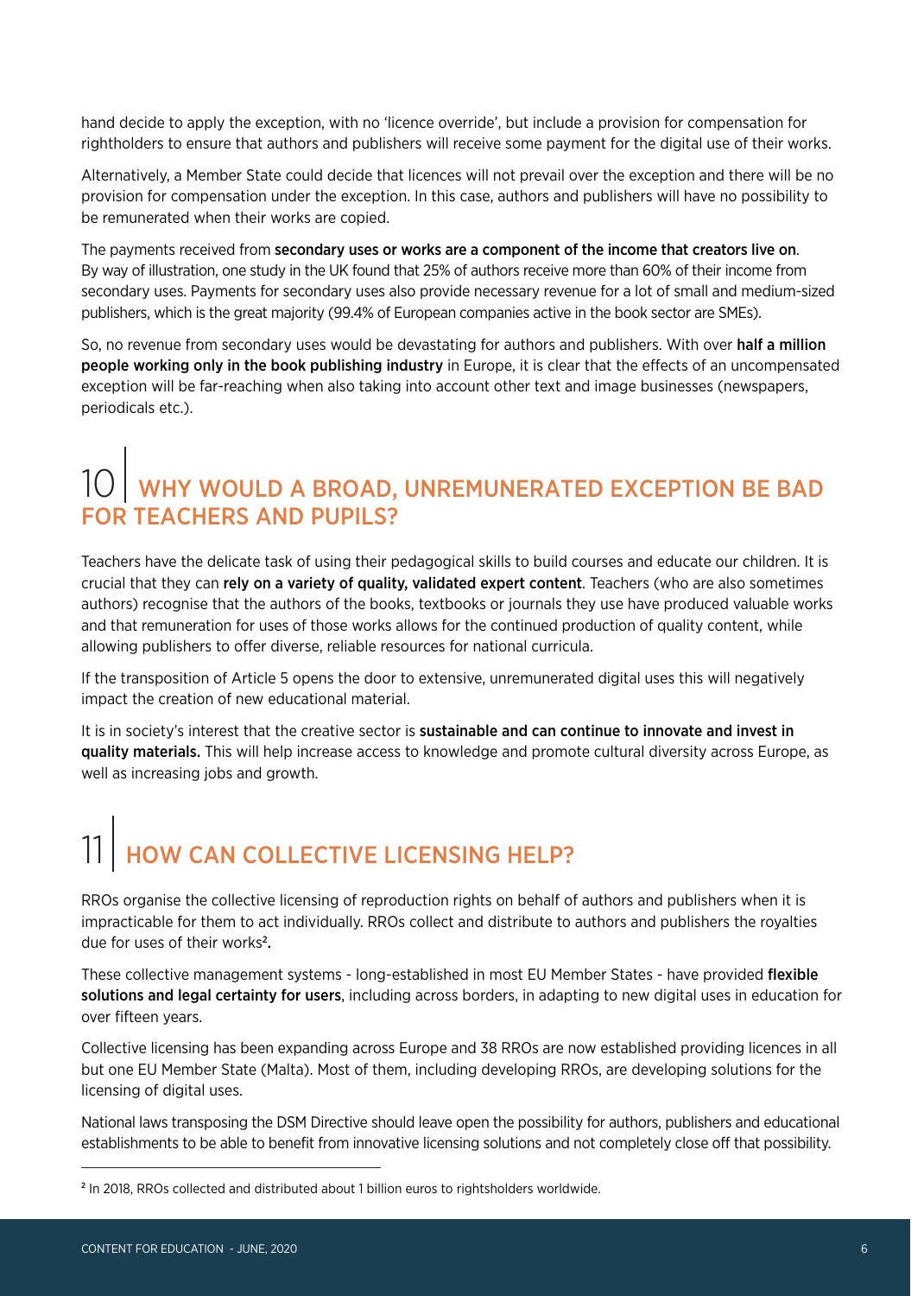## WHAT ARE THE ADVANTAGES OF COLLECTIVE LICENCES FOR EDUCATIONAL ESTABLISHMENTS?

Collective licences are the **outcome of negotiations**, generally between the licensor (RRO) and organisations with significant bargaining power such as those representing the education sector (e.g., the Ministry of Education, or federation of universities or schools). Teachers themselves do not have to negotiate.

Licensing conditions are therefore adapted to the specific needs of the sector and are usually adapted for the different levels of education (primary, secondary, or higher education), which have different teaching methods. A licence usually defines and covers a wide range of uses (scanning, in classroom representation, whiteboard, posting on virtual learning environments, exams, distance learning, cross border uses…).

Collective licensing offers a one-stop shop and allows educational establishments to provide access to a variety of quality content for their students, in the knowledge that they are fully complying with the law. Teachers are well informed about what they can copy.

For a relatively small fee per student (e.g., the price of a couple of cups of coffee), a collective licence allows teachers to draw upon extracts of quality, reliable resources and share with their students, including digitally (e.g., via the school's intranet) and they don't have to worry about whether they are compliant with the law.

Collective licensing also ensures that authors of works used and the publishers that invest in those works are remunerated for their work / investment. This allows them to continue providing quality, innovative content, to the benefit of students.

The fact that collective licensing in the field of education has been around for so long in many countries is testament to how well it has worked for both educational establishments and authors and publishers. Licences have been adapted over the years, evolving with technology and educational practices, so they continue to meet the needs of the users.

## |<br>| WHERE IS THERE FURTHER INFORMATION ABOUT COLLECTIVE LICENSING SCHEME

Details about collective licensing schemes can be found on national RROs' websites.

Details of IFRRO's RRO members, which cover most EU Member States (and beyond), can be found on IFRRO's website: www.ifrro.org. The search facility allows you to search RROs by country (www.ifrro.org/RRO).

For further details of national RROs and collective licensing solutions, see the Content for Education website: www.contentforeducation.org.